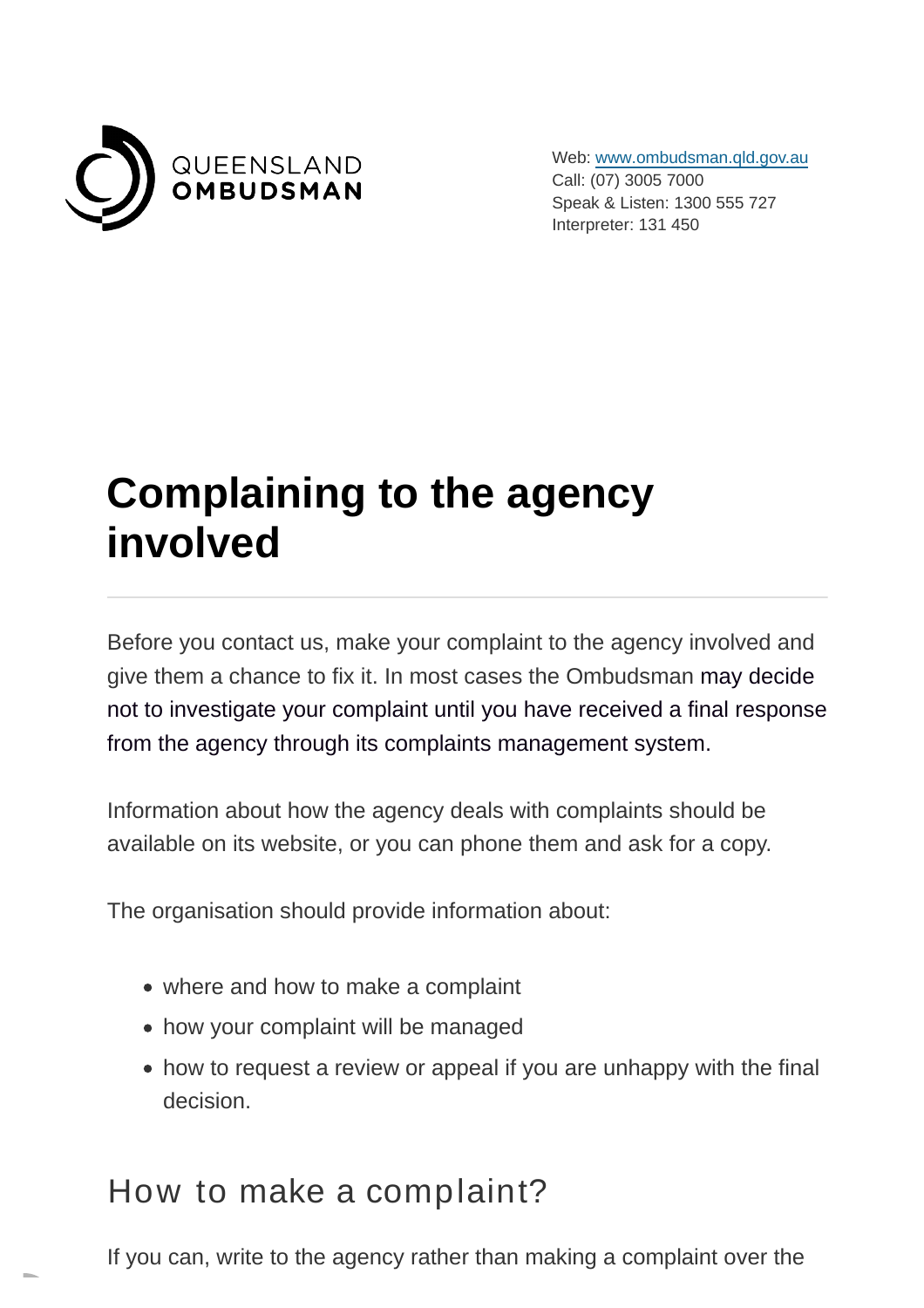telephone. This means there is a written record of your complaint and the information you provided.

Many agencies have complaint forms on their websites and most have contact details. Alternatively, call the agency and ask for an email or postal address.

You should include:

- what happened?
- when it happened?
- why you think it is unfair or wrong?
- what should the agency do to fix your complaint?
- copies of documents or information you have to support your complaint.

### Other things to keep in mind

- Keep a copy of letters you send to the agency. It is also helpful to keep records of all contact with the agency, including conversations, emails, names, dates and times. If you telephone the agency, ask for the name of the person you speak with and their position. Keep a record of the date and time of your call and details of your conversation.
- If you have made a written complaint and have not heard anything within a month, you should phone the agency or follow up with a letter or email. Ask them to regularly update you about your complaint.
- Once the agency has made a decision about your complaint, you should receive a letter to tell you the outcome. The letter should provide you with information about the decision, reasons for the decision, and advice about how to ask for an internal review if you are unhappy with the decision.